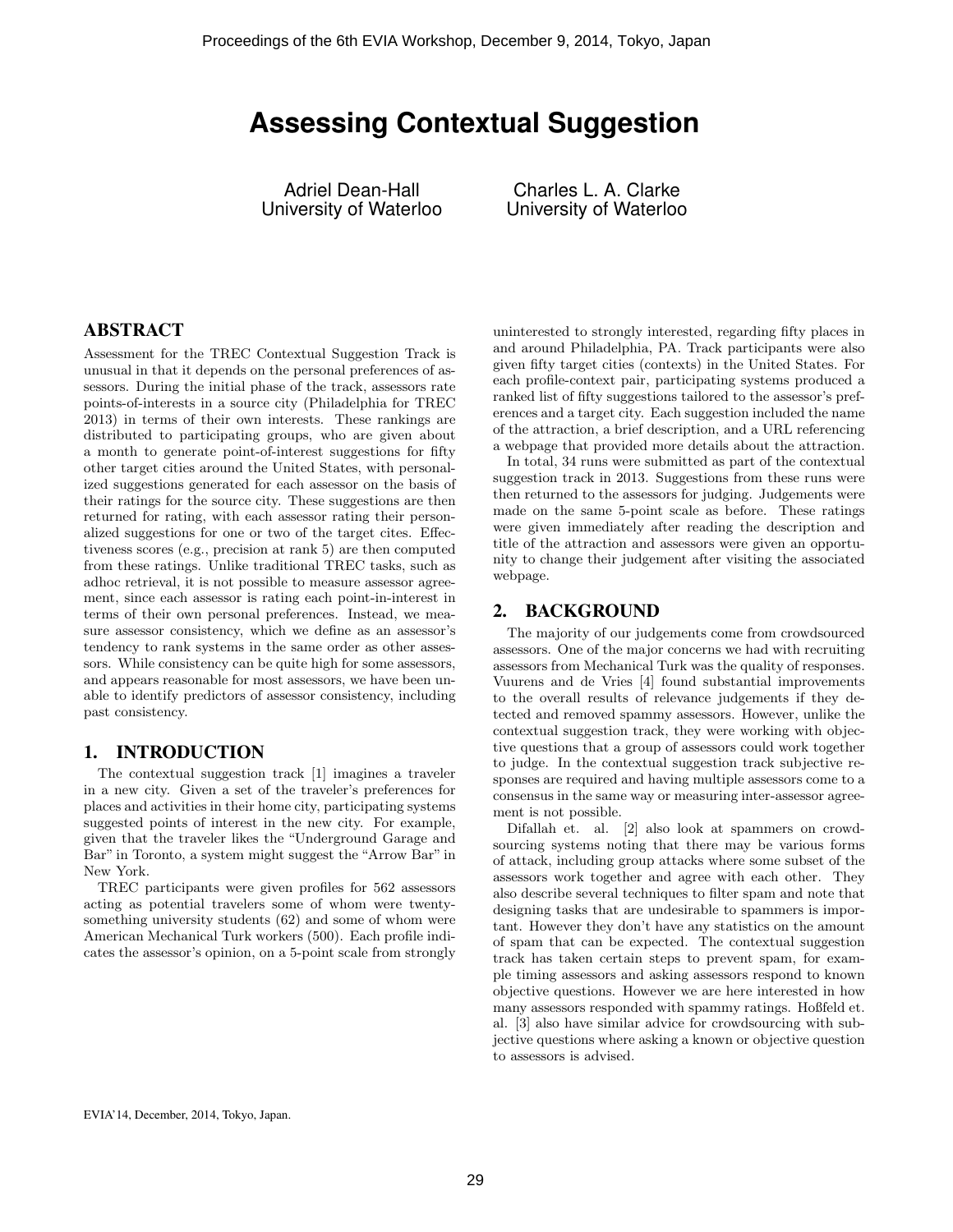

Figure 1: P@5 score for each ranked system. 95% CI indicated.

## 3. ASSESSORS

In 2013 the contextual track had 562 profiles for which track participants were expected to provide point of interest suggestions. In total, 136 assessors responded to an invitation to judge systems. The assessors were asked to either judge one profile-context pair or two. 59 assessors judged a single profile-context pair and 77 judged two. As can be seen in figure 1 the result of this judgement allowed us to rank systems where certain pairs of systems were significantly different from each other.

The task of judging is taxing on assessors, for each profilecontext pair 170 suggestions (34 runs x 5 ranks) need to be rated on both how interesting the description of the attraction is and how interesting the website is. Additionally assessors were asked whether the suggestion was in the target city or not. This process takes time, assessors often took an hour to judge a single profile-context pair. Given the costs of judging it would be beneficial if we could identify careful assessors and only invite those assessors to judge systems.

#### 3.1 Assessor Consistency

Ultimately the end goal of the whole judging process is to come up with a ranking of systems where the highest ranked system is the one that does the best overall job of providing attraction suggestions. The final ranking of systems is done by sorting the systems based on the mean P@5 score given to each system across all the judged profile-context pairs. Note that this technique could be used on any other metric besides P@5, however P@5 is the main metric used in the contextual suggestion track, so it is the metric that we use in this work.

Each assessor, on their own, can also order the systems. This is done by calculating the P@5 scores given to all the systems based on the judgements give for a single profilecontext pair rather than all profile-context pairs. In general, we might expect careful assessors to order systems in roughly the same order as the aggregate of all assessors (assuming that some systems are, in fact, better than others). The closer an assessor is to matching the global ordering of systems the more consistent we say they are.

#### 3.2 Consistency Score

In order to score assessors based on how consistent they are against the aggregate, we use Kendall's  $\tau$  to compare



Figure 2: Agreement of system rankings between profile-context pairs and all assessors.

scores given to systems based on judgements for a single profile-context pair to the scores given to systems based on judgements on all profile-context pairs. Note, however, that for a single profile only one of six P@5 values can be given to each system (0.0, 0.2, 0.4, 0.6, 0.8, or 1.0), producing many ties, which are handled in the standard way. We compute Kendall's  $\tau$  as the number of concordant pairs minus the number of discordant pairs, divided by the maximum number of concordant pairs.

#### 3.3 Assessor Comparisons

We can now take a look at the assessors to see how consistent they were. As we can see from figure 2 most assessors were fairly consistent, with the graph skewed to the right. The maximum  $\tau$  score was 0.79 and the mean was 0.49. On the other hand, there were also a small number of assessors who were not consistent with the minimum being  $-0.2$ .

We can see here that there are some assessors who are dramatically more consistent with the group than the rest. Being able to identify which assessors are consistent early based upon the judgements of a single profile-context pair would be very helpful as we could then ask those assessors to judge more profile-context pairs rather than having the other assessors spent time judging. For the contextual suggestion track assessors were only asked to judge one or two profilecontext pairs but if we can identify consistent assessors then they could be asked to judge even more attractions.

#### 3.4 Assessor Attributes

In order to identify which assessors are consistent, we can look at a few different features and compare them with our consistency score. One such feature is the time it takes to make judgements. Some assessors might not be carefully making judgements, they might be very quickly making their judgments and hence be less consistent. Figure 3a shows that this doesn't seem to be the case. Although there is quite a range of times that assessors take to make judgements there doesn't seem to be any correlation to how long assessors take and their consistency.

Instead of looking at time, we can look at the ratings the assessors provided. A assessor who always gives the same rating to every single attraction would not be very useful for ranking systems. We can look at the variance in the ratings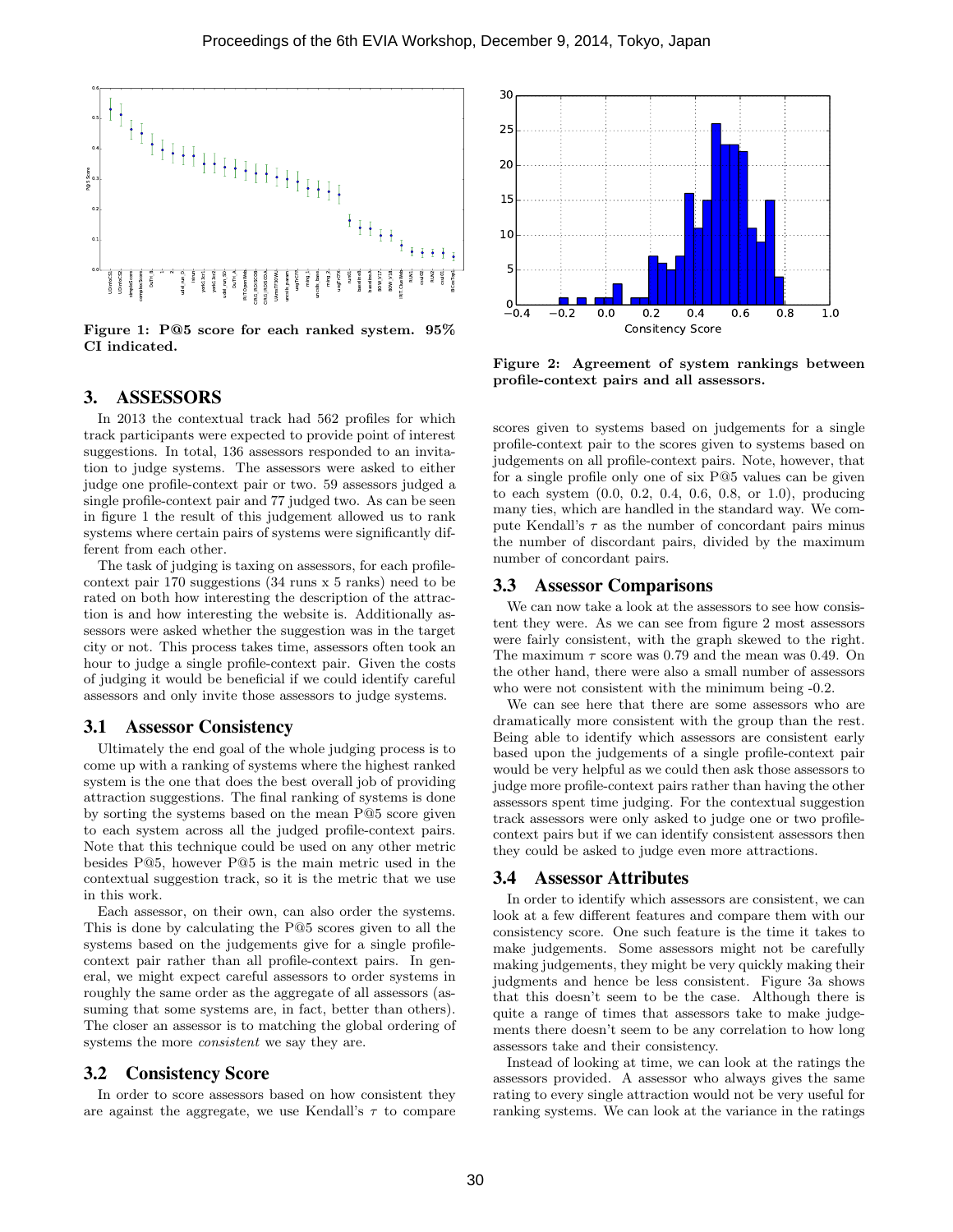

(a) Time (s) to make judgements vs assessor consistency. Note that judgements that took more than 100s to make were removed.



(c) Mean of final (website) rating vs assessor consistency.



(b) Standard deviation of final (website) rating vs assessor consistency.



(d) Agreement of assessors with NIST assessments on geographical appropriateness vs agreement with all assessors.

Figure 3: Features against consistency score for every profile-context pair.

provided by assessors and compare them to the consistency scores. We can see, in figure 3b the standard deviation of ratings vs. the consistency score and that again it does not seem to be a good indicator of assessor consistency.

Continuing to consider the ratings given by assessors we can look at the mean rating for each assessor. Some assessors might not like anything (so they would have a lower mean rating) and hence none of the systems are liked. On the other hand some assessors might have a high mean rating. Perhaps one group or the other is better suited to order systems? However, again this does not seem to be a useful metric, as seen in figure 3c.

In addition to rating attractions on interest level, assessors reported whether the attraction was in the target city or not. Whereas interest level is a subjective quality, geographic location is not: the attraction is either in the target city or it isn't. For the contextual suggestion track this objective question was answered by NIST assessors in addition to Mechanical Turk and student assessors. These NIST assessments can be used to compare against the other assessors to see whether they responded correctly. This provides another potential measure for assessors where assessors who were carefully rating attractions would have gotten more of the context judgements correct. Unfortunately, again, this is not reliable as an indicator of assessor consistency as can be seen in figure 3d.

There are other potential features that can be used to identify consistent assessors which yield similar results. If we look at population of the city being judged (where larger city might be easier to judge), the rating given based on the description (rather than the final rating given based on the website), the difference in consistency between Mechanical Turk or University students, or any other features we are equally unable to predict which assessors will be consistent.

# 3.5 Subgroups

As we have noted, some assessors are more consistent than others. For the assessors that are not consistent, two possibilities exist: 1) either the inconsistent assessors form one or more subgroups which are consistent with the rest of the subgroup or, 2) the inconsistent assessors are simply different from everybody else. In order to understand the behaviour of inconsistent assessors we compared every pair of profilecontexts pairs to each other against the average of the pair of profile-context pairs to the global ranking of systems. For example for a single pair of profile-context pairs: A and B we calculated the  $\tau$  of the ranking of systems given by A vs. the ranking given by B, this value was plotted against